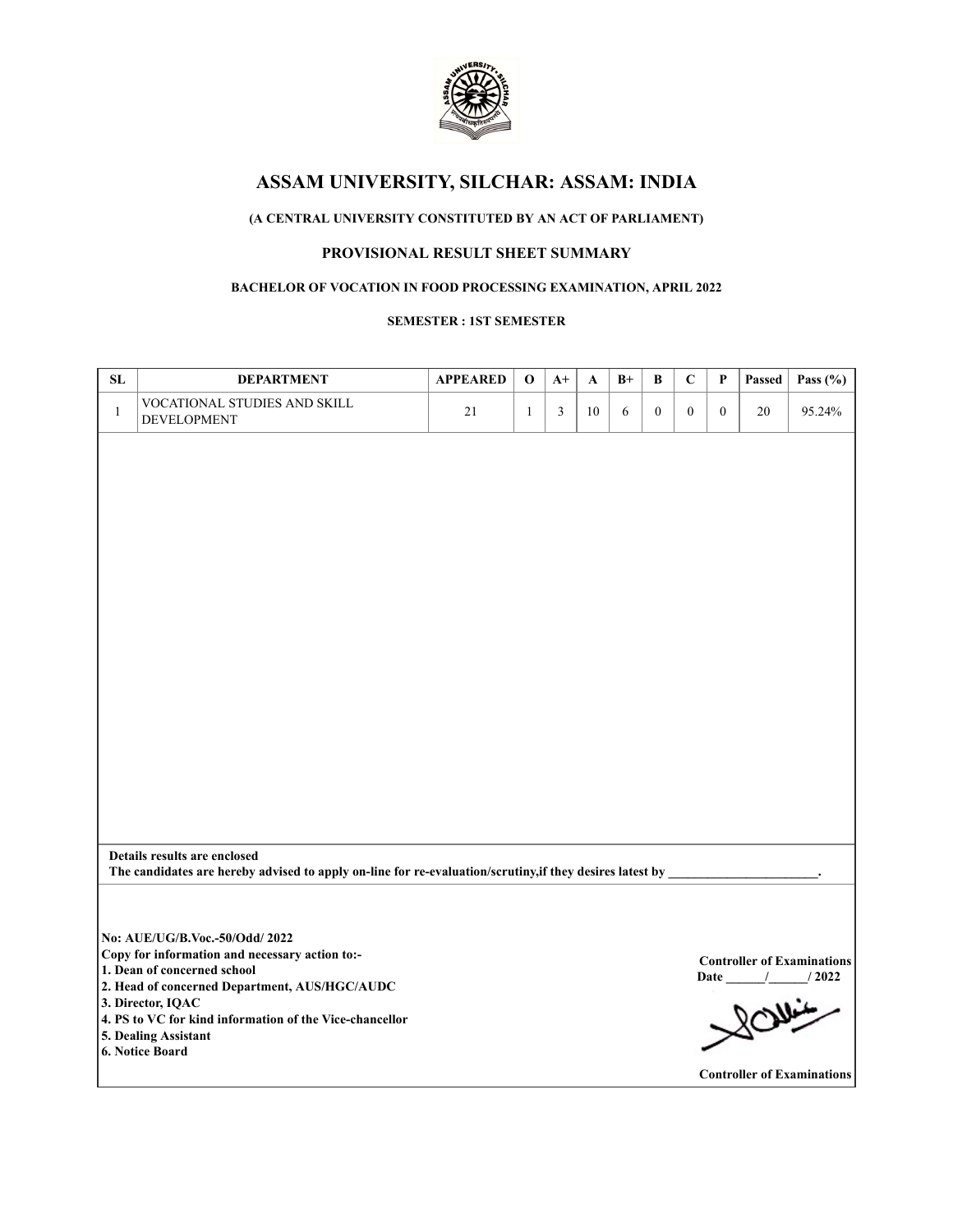

### **(A CENTRAL UNIVERSITY CONSTITUTED BY AN ACT OF PARLIAMENT)**

### **PROVISIONAL RESULT SHEET**

#### **BACHELOR OF VOCATION IN FOOD PROCESSING EXAMINATION, APRIL 2022**

#### **DEPARTMENT : VOCATIONAL STUDIES AND SKILL DEVELOPMENT SEMESTER : 1ST SEMESTER**

| SL             | <b>ROLL</b>   | NO.        | <b>SGPA</b> | <b>Letter Grade</b>   | <b>COURSE(S) YET TO CLEAR</b>                                                                                                                       |
|----------------|---------------|------------|-------------|-----------------------|-----------------------------------------------------------------------------------------------------------------------------------------------------|
| $\mathbf{1}$   | 012220        | 1504700045 | Щ,          | $\mathbf{F}$          | BVA-101, BVA-102, BVAF-101, BVAF-103, BVAF-106                                                                                                      |
| $\overline{2}$ | 012221        | 1504700046 | 8.33        | $A+$                  |                                                                                                                                                     |
| 3              | 012221        | 1504700047 | 8.46        | $A+$                  |                                                                                                                                                     |
| 4              | 012221        | 1504700048 | 7.15        | $\mathbf{A}$          |                                                                                                                                                     |
| 5              | 012221        | 1504700049 | 6.70        | $B+$                  |                                                                                                                                                     |
| 6              | 012221        | 1504700050 | 7.61        | $\boldsymbol{\rm{A}}$ |                                                                                                                                                     |
| $\tau$         | 012221        | 1504700051 | 7.56        | $\mathbf{A}$          |                                                                                                                                                     |
| 8              | 012221        | 1504700052 | 9.10        | $\overline{O}$        |                                                                                                                                                     |
| 9              | 012221        | 1504700053 | 8.02        | $A+$                  |                                                                                                                                                     |
| 10             | 012221        | 1504700054 | 7.05        | $\mathbf{A}$          |                                                                                                                                                     |
| 11             | 012221        | 1504700055 | 7.97        | A                     |                                                                                                                                                     |
| 12             | 012221        | 1504700056 | 7.56        | $\mathbf{A}$          |                                                                                                                                                     |
| 13             | 012221        | 1504700057 | 7.21        | A                     |                                                                                                                                                     |
| 14             | 012221        | 1504700058 | 6.52        | $B+$                  |                                                                                                                                                     |
| 15             | 012221        | 1504700059 | 6.98        | $B+$                  |                                                                                                                                                     |
| 16             | 012221        | 1504700060 | 7.63        | $\mathbf{A}$          |                                                                                                                                                     |
| 17             | 012221        | 1504700061 | 7.96        | A                     |                                                                                                                                                     |
| 18             | 012221        | 1504700062 | 7.06        | A                     |                                                                                                                                                     |
| 19             | 012221        | 1504700063 | 6.87        | $B+$                  |                                                                                                                                                     |
| 20             | 012221        | 1504700064 | 6.09        | $B+$                  |                                                                                                                                                     |
| 21             | 012221        | 1504700065 | 6.67        | $B+$                  |                                                                                                                                                     |
|                |               |            |             |                       |                                                                                                                                                     |
|                |               |            |             |                       |                                                                                                                                                     |
|                | Letter Grade: |            |             |                       | $Q = 9.00 - 10.00$ ; A + = 8.00 - 8.99; A = 7.00 - 7.99; B + = 6.00 - 6.99; B = 5.50 - 5.99; C = 5.00 - 5.49; P = 4.00 - 4.99; F = 0.00; Ab = 0.00; |
|                |               |            |             |                       |                                                                                                                                                     |
|                |               |            |             |                       |                                                                                                                                                     |
|                |               |            |             |                       | 200                                                                                                                                                 |
|                |               |            |             |                       |                                                                                                                                                     |

**Controller of Examinations**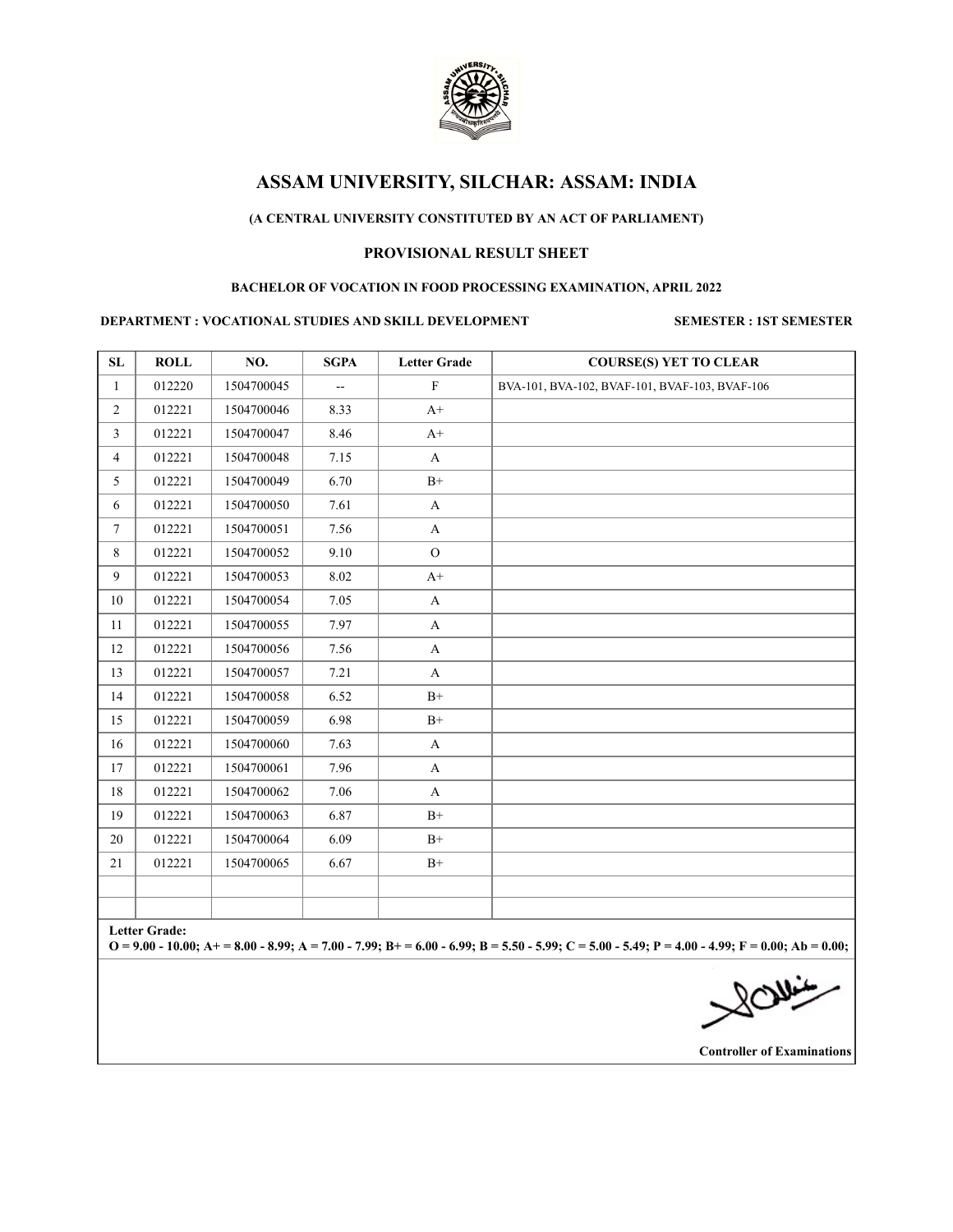

## **(A CENTRAL UNIVERSITY CONSTITUTED BY AN ACT OF PARLIAMENT)**

## **PROVISIONAL RESULT SHEET SUMMARY**

### **BACHELOR OF VOCATION IN FOOD PROCESSING EXAMINATION, APRIL 2022**

**SEMESTER : 3RD SEMESTER**

| SL           | <b>DEPARTMENT</b>                                                                                        | <b>APPEARED</b> | $\mathbf 0$      | $A+$ | A  | $B+$             | B                | $\mathbf C$      | P            | Passed | Pass $(\% )$                                       |
|--------------|----------------------------------------------------------------------------------------------------------|-----------------|------------------|------|----|------------------|------------------|------------------|--------------|--------|----------------------------------------------------|
| $\mathbf{1}$ | VOCATIONAL STUDIES AND SKILL<br>DEVELOPMENT                                                              | 22              | $\boldsymbol{0}$ | 11   | 11 | $\boldsymbol{0}$ | $\boldsymbol{0}$ | $\boldsymbol{0}$ | $\mathbf{0}$ | 22     | $100.00\%$                                         |
|              |                                                                                                          |                 |                  |      |    |                  |                  |                  |              |        |                                                    |
|              |                                                                                                          |                 |                  |      |    |                  |                  |                  |              |        |                                                    |
|              |                                                                                                          |                 |                  |      |    |                  |                  |                  |              |        |                                                    |
|              |                                                                                                          |                 |                  |      |    |                  |                  |                  |              |        |                                                    |
|              |                                                                                                          |                 |                  |      |    |                  |                  |                  |              |        |                                                    |
|              |                                                                                                          |                 |                  |      |    |                  |                  |                  |              |        |                                                    |
|              |                                                                                                          |                 |                  |      |    |                  |                  |                  |              |        |                                                    |
|              |                                                                                                          |                 |                  |      |    |                  |                  |                  |              |        |                                                    |
|              |                                                                                                          |                 |                  |      |    |                  |                  |                  |              |        |                                                    |
|              |                                                                                                          |                 |                  |      |    |                  |                  |                  |              |        |                                                    |
|              |                                                                                                          |                 |                  |      |    |                  |                  |                  |              |        |                                                    |
|              |                                                                                                          |                 |                  |      |    |                  |                  |                  |              |        |                                                    |
|              |                                                                                                          |                 |                  |      |    |                  |                  |                  |              |        |                                                    |
|              | Details results are enclosed                                                                             |                 |                  |      |    |                  |                  |                  |              |        |                                                    |
|              | The candidates are hereby advised to apply on-line for re-evaluation/scrutiny, if they desires latest by |                 |                  |      |    |                  |                  |                  |              |        |                                                    |
|              |                                                                                                          |                 |                  |      |    |                  |                  |                  |              |        |                                                    |
|              | No: AUE/UG/B.Voc - 50/Odd/ 2022                                                                          |                 |                  |      |    |                  |                  |                  |              |        |                                                    |
|              | Copy for information and necessary action to:-<br>1. Dean of concerned school                            |                 |                  |      |    |                  |                  |                  |              |        | <b>Controller of Examinations</b><br>Date / / 2022 |
|              | 2. Head of concerned Department, AUS/HGC/AUDC<br>3. Director, IQAC                                       |                 |                  |      |    |                  |                  |                  |              | سننلكئ |                                                    |
|              | 4. PS to VC for kind information of the Vice-chancellor<br>5. Dealing Assistant                          |                 |                  |      |    |                  |                  |                  |              |        |                                                    |
|              | 6. Notice Board                                                                                          |                 |                  |      |    |                  |                  |                  |              |        |                                                    |
|              |                                                                                                          |                 |                  |      |    |                  |                  |                  |              |        | <b>Controller of Examinations</b>                  |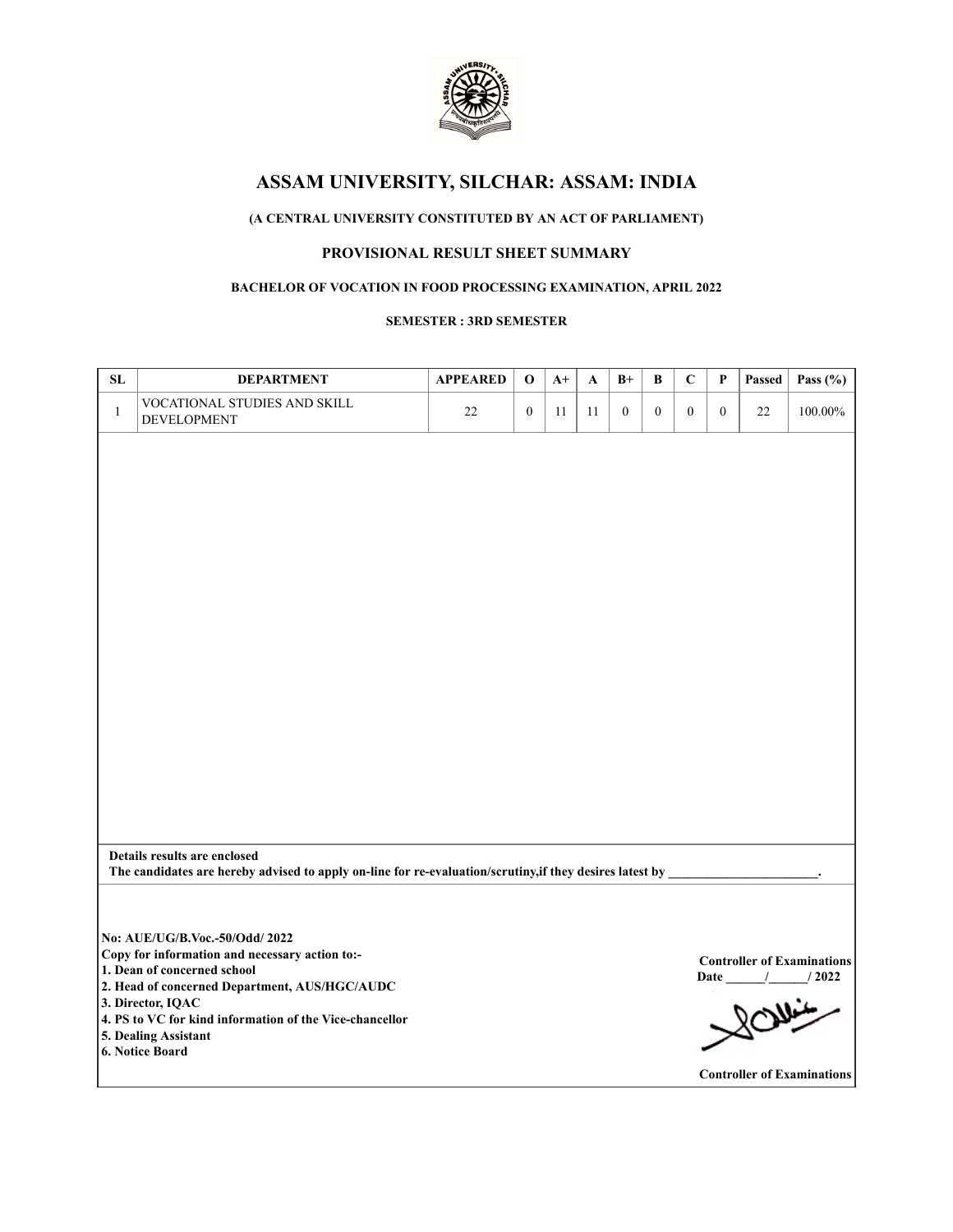

### **(A CENTRAL UNIVERSITY CONSTITUTED BY AN ACT OF PARLIAMENT)**

## **PROVISIONAL RESULT SHEET**

#### **BACHELOR OF VOCATION IN FOOD PROCESSING EXAMINATION, APRIL 2022**

#### **DEPARTMENT : VOCATIONAL STUDIES AND SKILL DEVELOPMENT SEMESTER : 3RD SEMESTER**

| SL             | <b>ROLL</b>          | NO.        | <b>SGPA</b> | <b>Letter Grade</b> | <b>COURSE(S) YET TO CLEAR</b>                                                                                                                     |
|----------------|----------------------|------------|-------------|---------------------|---------------------------------------------------------------------------------------------------------------------------------------------------|
| $\mathbf{1}$   | 032219               | 1504700006 | 7.05        | $\mathbf{A}$        |                                                                                                                                                   |
| $\overline{2}$ | 032220               | 1504700021 | 7.48        | A                   |                                                                                                                                                   |
| $\mathfrak{Z}$ | 032220               | 1504700022 | 8.43        | $A+$                |                                                                                                                                                   |
| 4              | 032220               | 1504700023 | 7.97        | A                   |                                                                                                                                                   |
| 5              | 032220               | 1504700024 | 8.62        | $A+$                |                                                                                                                                                   |
| 6              | 032220               | 1504700025 | 7.93        | $\mathbf{A}$        |                                                                                                                                                   |
| $7^{\circ}$    | 032220               | 1504700026 | 7.56        | A                   |                                                                                                                                                   |
| 8              | 032220               | 1504700027 | 8.21        | $A+$                |                                                                                                                                                   |
| 9              | 032220               | 1504700028 | 7.81        | $\mathbf{A}$        |                                                                                                                                                   |
| 10             | 032220               | 1504700030 | 8.08        | $A+$                |                                                                                                                                                   |
| 11             | 032220               | 1504700031 | 7.56        | $\mathbf{A}$        |                                                                                                                                                   |
| 12             | 032220               | 1504700032 | 8.00        | $A+$                |                                                                                                                                                   |
| 13             | 032220               | 1504700033 | 8.30        | $A+$                |                                                                                                                                                   |
| 14             | 032220               | 1504700034 | 8.08        | $A+$                |                                                                                                                                                   |
| 15             | 032220               | 1504700036 | 7.90        | A                   |                                                                                                                                                   |
| 16             | 032220               | 1504700037 | 7.12        | $\mathbf{A}$        |                                                                                                                                                   |
| 17             | 032220               | 1504700038 | 7.48        | A                   |                                                                                                                                                   |
| 18             | 032220               | 1504700039 | 8.23        | $A+$                |                                                                                                                                                   |
| 19             | 032220               | 1504700040 | 8.35        | $A+$                |                                                                                                                                                   |
| 20             | 032220               | 1504700041 | 8.27        | $A+$                |                                                                                                                                                   |
| 21             | 032220               | 1504700042 | 7.27        | A                   |                                                                                                                                                   |
| 22             | 032220               | 1504700043 | 8.07        | $A+$                |                                                                                                                                                   |
|                |                      |            |             |                     |                                                                                                                                                   |
|                | <b>Letter Grade:</b> |            |             |                     | $Q = 9.00 - 10.00$ ; A+ = 8.00 - 8.99; A = 7.00 - 7.99; B+ = 6.00 - 6.99; B = 5.50 - 5.99; C = 5.00 - 5.49; P = 4.00 - 4.99; F = 0.00; Ab = 0.00; |
|                |                      |            |             |                     |                                                                                                                                                   |
|                |                      |            |             |                     | $\bigtimes^{\text{O}}\overbrace{\text{O}}^{\text{O}}$                                                                                             |
|                |                      |            |             |                     |                                                                                                                                                   |
|                |                      |            |             |                     |                                                                                                                                                   |

**Controller of Examinations**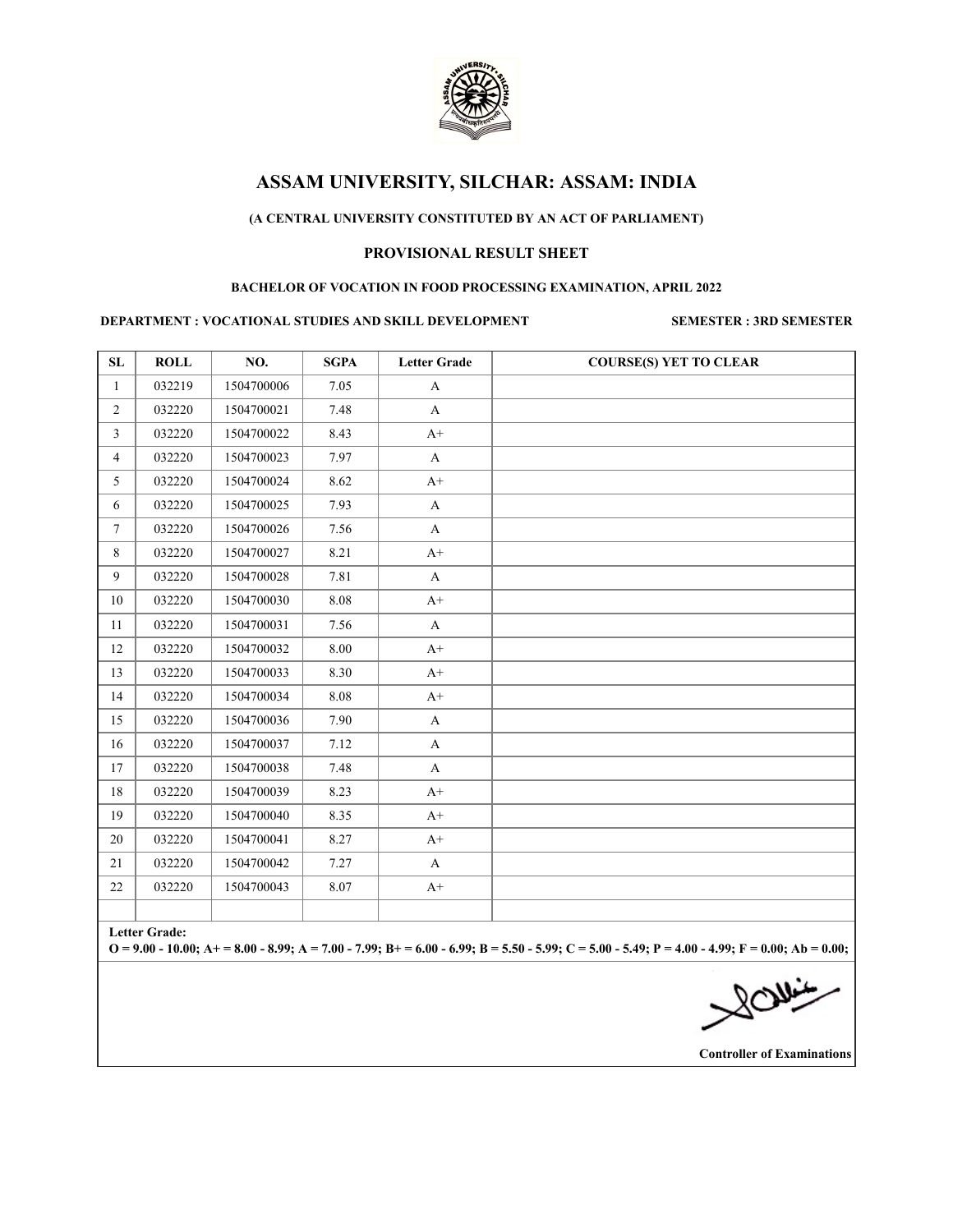

## **(A CENTRAL UNIVERSITY CONSTITUTED BY AN ACT OF PARLIAMENT)**

## **PROVISIONAL RESULT SHEET SUMMARY**

### **BACHELOR OF VOCATION IN FOOD PROCESSING EXAMINATION, APRIL 2022**

#### **SEMESTER : 5TH SEMESTER**

| SL           | <b>DEPARTMENT</b>                                                                                        | <b>APPEARED</b> | $\mathbf 0$  | $A+$ | $\mathbf{A}$   | $B+$             | $\bf{B}$         | $\mathbf C$      | $\mathbf{P}$     | Passed | Pass $(\% )$                                       |
|--------------|----------------------------------------------------------------------------------------------------------|-----------------|--------------|------|----------------|------------------|------------------|------------------|------------------|--------|----------------------------------------------------|
| $\mathbf{1}$ | VOCATIONAL STUDIES AND SKILL<br><b>DEVELOPMENT</b>                                                       | 14              | $\mathbf{1}$ | 9    | $\overline{4}$ | $\boldsymbol{0}$ | $\boldsymbol{0}$ | $\boldsymbol{0}$ | $\boldsymbol{0}$ | 14     | $100.00\%$                                         |
|              |                                                                                                          |                 |              |      |                |                  |                  |                  |                  |        |                                                    |
|              |                                                                                                          |                 |              |      |                |                  |                  |                  |                  |        |                                                    |
|              |                                                                                                          |                 |              |      |                |                  |                  |                  |                  |        |                                                    |
|              |                                                                                                          |                 |              |      |                |                  |                  |                  |                  |        |                                                    |
|              |                                                                                                          |                 |              |      |                |                  |                  |                  |                  |        |                                                    |
|              |                                                                                                          |                 |              |      |                |                  |                  |                  |                  |        |                                                    |
|              |                                                                                                          |                 |              |      |                |                  |                  |                  |                  |        |                                                    |
|              |                                                                                                          |                 |              |      |                |                  |                  |                  |                  |        |                                                    |
|              |                                                                                                          |                 |              |      |                |                  |                  |                  |                  |        |                                                    |
|              |                                                                                                          |                 |              |      |                |                  |                  |                  |                  |        |                                                    |
|              |                                                                                                          |                 |              |      |                |                  |                  |                  |                  |        |                                                    |
|              |                                                                                                          |                 |              |      |                |                  |                  |                  |                  |        |                                                    |
|              |                                                                                                          |                 |              |      |                |                  |                  |                  |                  |        |                                                    |
|              |                                                                                                          |                 |              |      |                |                  |                  |                  |                  |        |                                                    |
|              | Details results are enclosed                                                                             |                 |              |      |                |                  |                  |                  |                  |        |                                                    |
|              | The candidates are hereby advised to apply on-line for re-evaluation/scrutiny, if they desires latest by |                 |              |      |                |                  |                  |                  |                  |        |                                                    |
|              |                                                                                                          |                 |              |      |                |                  |                  |                  |                  |        |                                                    |
|              | No: AUE/UG/B.Voc - 50/Odd/ 2022<br>Copy for information and necessary action to:-                        |                 |              |      |                |                  |                  |                  |                  |        |                                                    |
|              | 1. Dean of concerned school                                                                              |                 |              |      |                |                  |                  |                  |                  |        | <b>Controller of Examinations</b><br>Date / / 2022 |
|              | 2. Head of concerned Department, AUS/HGC/AUDC<br>3. Director, IQAC                                       |                 |              |      |                |                  |                  |                  |                  |        |                                                    |
|              | 4. PS to VC for kind information of the Vice-chancellor<br>5. Dealing Assistant                          |                 |              |      |                |                  |                  |                  |                  | SOVILL |                                                    |
|              | 6. Notice Board                                                                                          |                 |              |      |                |                  |                  |                  |                  |        |                                                    |
|              |                                                                                                          |                 |              |      |                |                  |                  |                  |                  |        | <b>Controller of Examinations</b>                  |